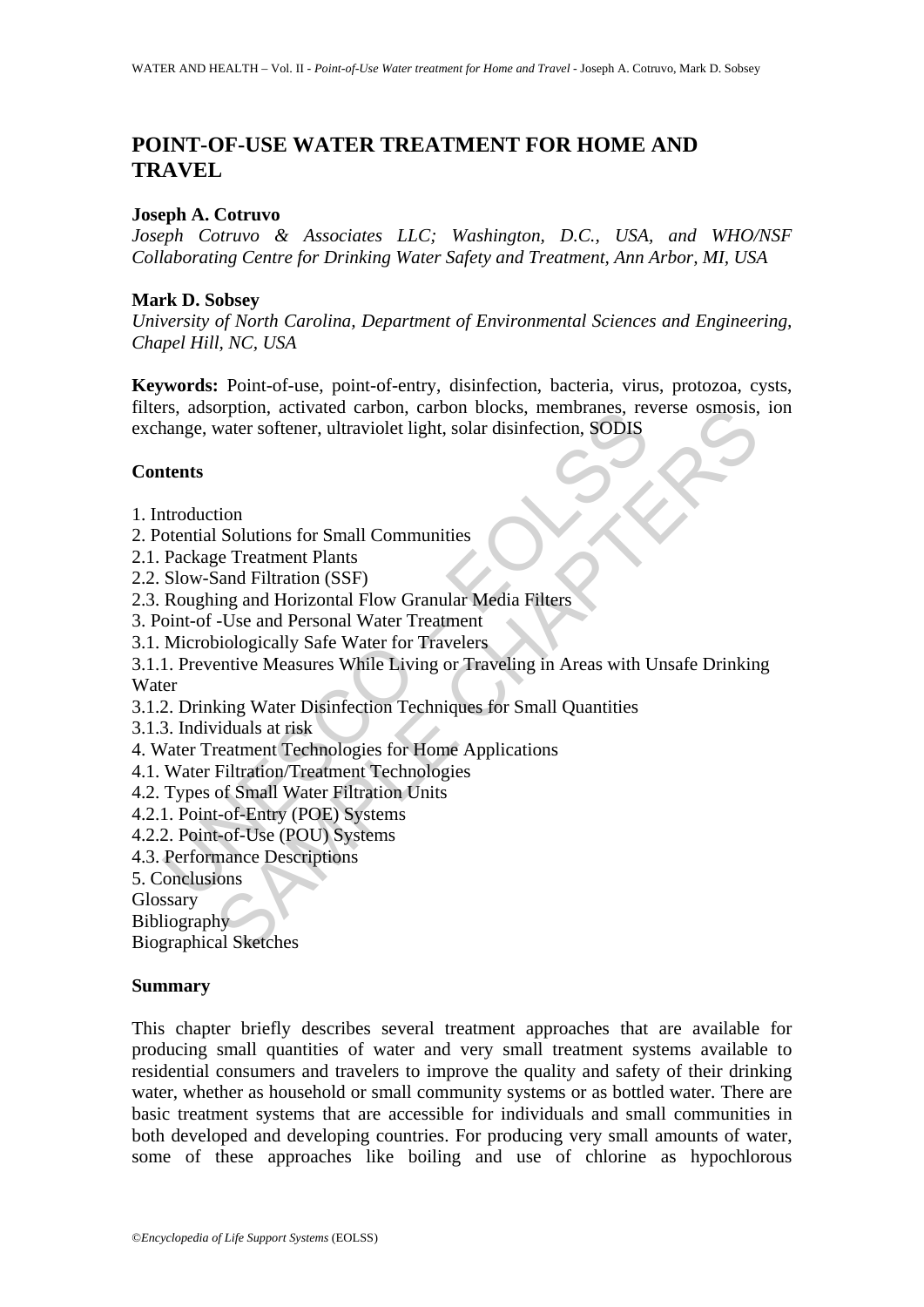ems are designed for a specific purpose, thus, it is important to of device that is intended for the particular water quality proble nocountered. It is also most desirable to use devices that have fifted by a qualified ind acid/hypochlorite or iodine are simple, inexpensive and very effective ways of treating water to kill (inactivate) or physically remove pathogenic microorganisms that can cause debilitating or even fatal waterborne disease. They should always be used by both residents and travelers in areas where the safety of the local drinking water is uncertain or unreliable. Bottled water and other water-based drinks also have widespread application, if it is certain that they are safe, e.g. that the bottled water has been produced under sanitary conditions from safe water and is certified by a trusted entity. Simple and sometimes locally made ceramic and small sand filters can also provide some improvements in water quality by removing organisms that are retained by the filtering system, which is dependent upon its pore size. More sophisticated and expensive devices are produced and marketed for addressing a wide range of water treatment problems. Some (POE) have the capacity to treat all of the water in the home; others (POU) can treat water that is used for drinking and cooking. All treatment systems are designed for a specific purpose, thus, it is important to select the specific type of device that is intended for the particular water quality problem or situation that is encountered. It is also most desirable to use devices that have been tested and certified by a qualified independent organization against an appropriate performance standard and demonstrated to meet all of it requirements. Finally, regular and appropriate operation and maintenance should be performed with any system according to the manufacturer's directions to assure that the unit is performing as claimed and as the consumer or community expects. In addition to safe drinking water, basic sanitation and hand washing provide significantly reduced risks of gastrointestinal disease from the same pathogens found in contaminated water.

### **1. Introduction**

is election of the simulation of the propose, thus, it is important to select the specice that is intended for the particular water quality problem or situation cred. It is also most desirable to use devices that have been The traditional ideal solution to drinking water quantity, quality and safety problems has been centrally supplied treated water and an intact and high quality piped distribution network, supported by appropriate monitoring, water analysis and qualified management. Results of this ideal approach have been mixed especially in developing countries due to high initial costs for installation, operation and maintenance, inadequate access to training, management and finance sufficient to support a complex system and achieve consistently good quality water. Even in developed countries, centrally supplied water that is usually safe to drink may have undesirable taste, appearance, corrosivity or hardness because the cost of additional treatment might be unacceptable to the community, or the process might be too complex, especially in a small community. Water drawn from residential wells often requires some treatment to improve its safety and quality, and this becomes the responsibility of the homeowner. Travelers in areas where water is microbiologically unsafe or of uncertain safety can also take measures to avoid waterborne disease. We will not cover all water quality and treatment circumstances in this chapter, but we will address some of the most common concerns faced by small communities and individuals, both residents and travelers, and some of the effective and accessible technical and personal approaches that they can use to improve the quality and safety of their drinking water. The bibliography includes additional information on treatment technology suitable for small applications and on chemicals and devices that are available.

Convenient, easily applied, cost-effective and practical solutions should be used that can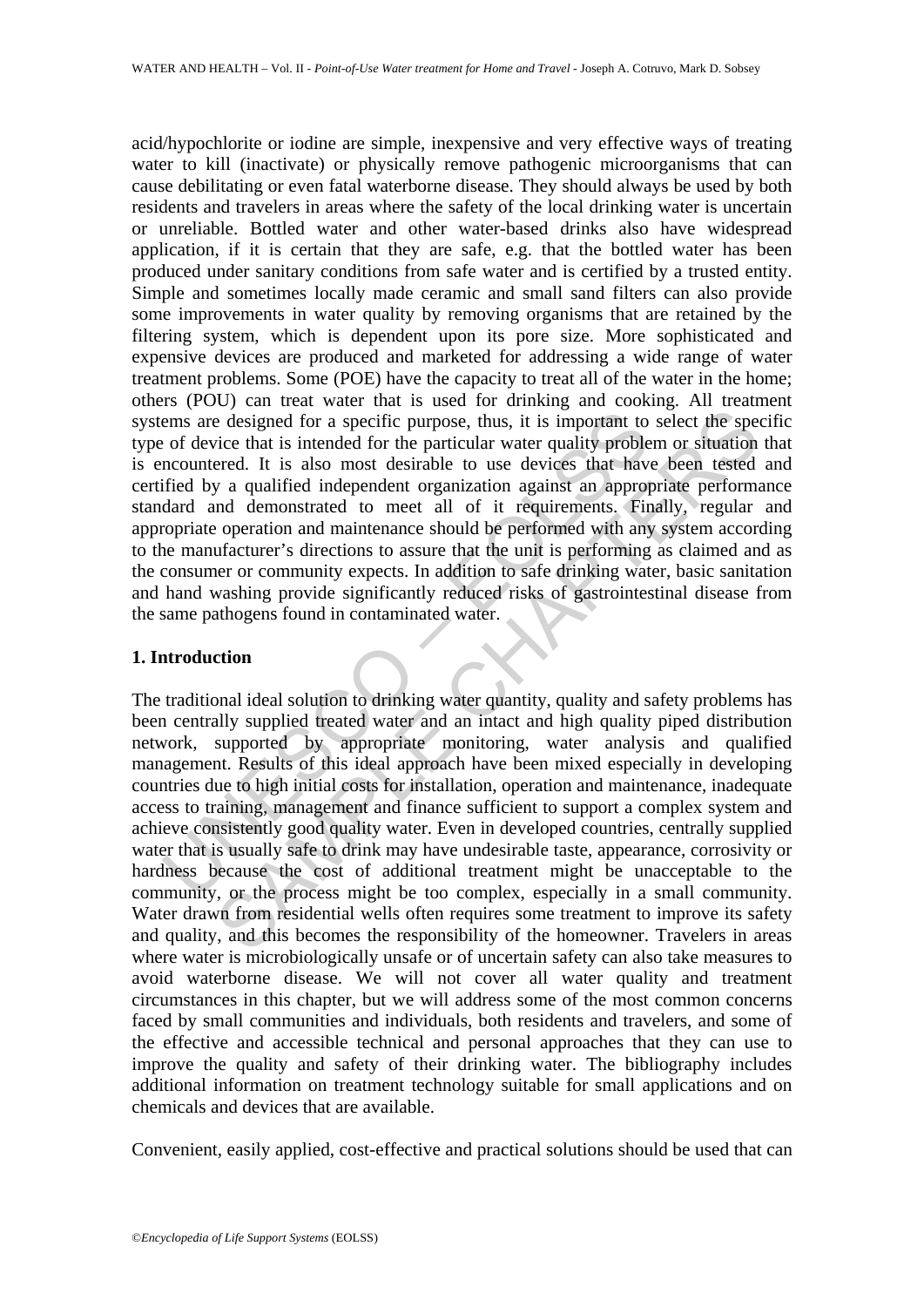be rapidly implemented. Some of these options could involve:

- small package central treatment coupled with piped distribution, or non-piped distribution, e.g. community supplied bottled water;
- decentralized treatment for the home using basic media filtration, adsorption, membranes and/or chemical or physical disinfection;
- **F** further treatment in the home to deal with organic chemical contaminants and natural inorganics like fluoride or arsenic, or microbes;
- supplemental treatment to deal with aesthetic (taste, odor, color, sediment) water quality problems

These sometimes very simple and inexpensive choices as well as the more sophisticated and more expensive technological options, coupled with training, technical support and other essential elements like community commitment, provide opportunities that should be considered in individual homes and for rural small communities, and in rapidly growing peri-urban areas in developing counties.

#### **2. Potential Solutions for Small Communities**

Interiors and the community commitment, provide opportionsidered in individual homes and for rural small communitivity in the prefilering peri-urban areas in developing counties.<br> **Otential Solutions for Small Communities** interimal elements like community commitment, provide opportunities that sheed in individual homes and for rural small communities, and in rap<br>ri-urban areas in developing counties.<br>In Solutions for Small Communities<br>ing c In developing countries, especially, basic filtration and disinfection provide immediate and obvious public health benefits at the least cost. The water treatment emphasis in small communities should be on low-tech treatment technologies which require minimal capital costs, and which maximize use of local resources such as community labor and materials and renewable energy. When one takes into consideration all potential problems those small systems could face, defining practical technology should include at least the following components:

- a technology that does not require imported chemicals or replacement parts (locally available or none);
- a technology that is simple, rugged, user-friendly, economically sustainable, and easy to maintain at the local level;
- **a** system acceptable to the community so that they understand how to use it, and are willing to maintain it;
- consideration should be given to utilization of "circuit riders" (regional technical specialists) who can provide services to a number of small water systems in a region when more sophisticated technologies are used.

For any small community water system the specific application will vary; however the technology should be customized to the site's needs and local resources that are available to sustain water service over the long term. Finding a solution for wealthier communities is less challenging as they have more technological options available and at least the potential for paying costs, obtaining external support and funding and obtaining outside technical assistance.

As developing countries face more challenges and because their options are more limited, they should focus on practical and more manageable goals. Instead of trying to provide water of highest quality for all needs, the initial focus should perhaps shift to producing sufficient microbiologically safe water for direct consumption as the critical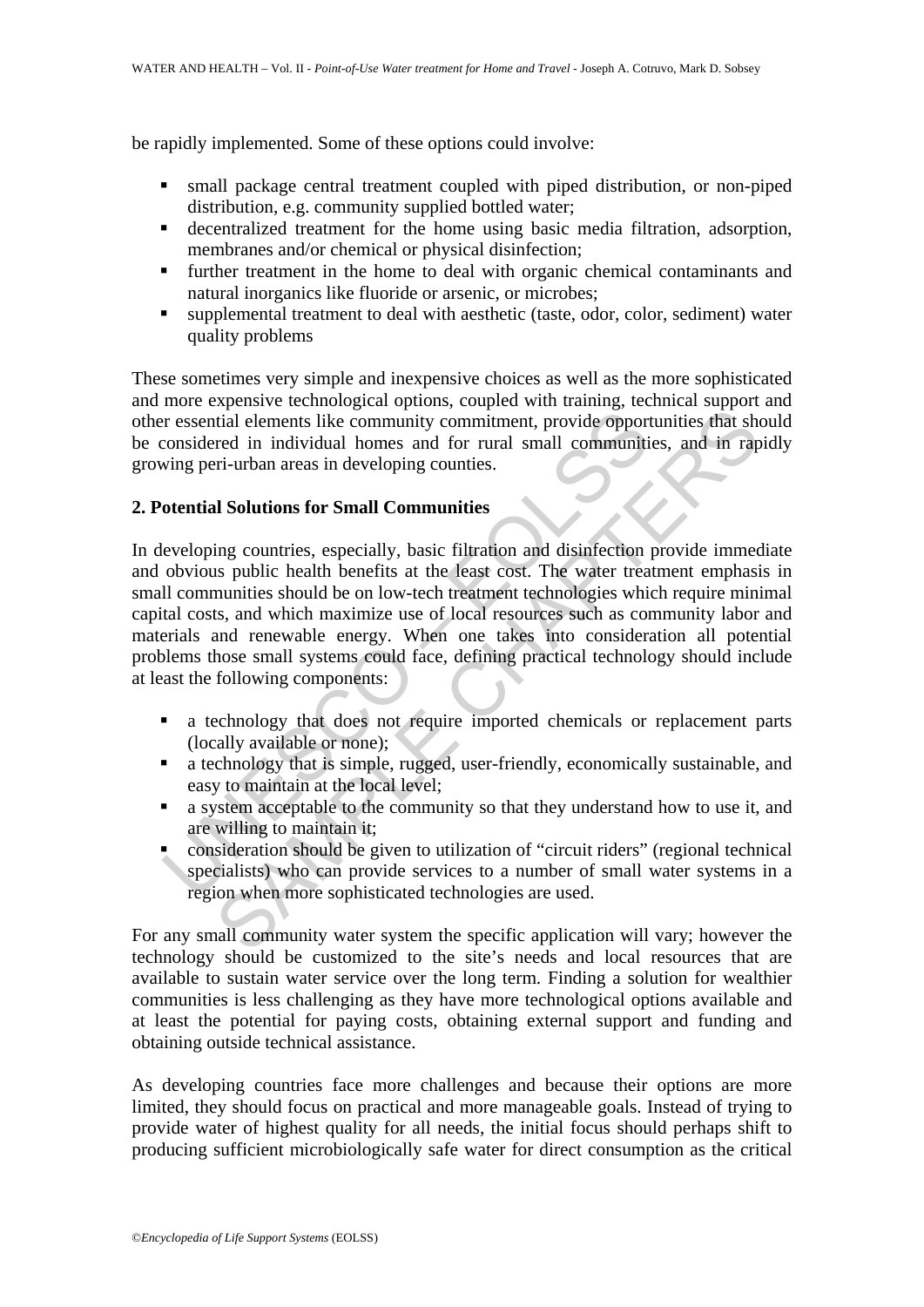need, as opposed to large quantities for all uses. In that case, simple, low-tech and practical technologies and non-piped drinking water distribution would be more applicable in those communities. Thus, some recommended options for developing countries could include central production of water and centralized or decentralized distribution e.g. bottled water; and/or individual water production using proven pointof-use treatment. Some of these options are discussed below.

### **2.1. Package Treatment Plants**

tment technologies, including filtration, carbon adsorption, revealls of membrane filtration, chlorination, ozonation and ultracorpriate treatment will depend on the condition of the sacteristics, as well as the system siz Package treatment plants are attractive alternatives because they are premanufactured off-the-shelf technologies that can be customized to fit the site specifications. Typically they have been applied to piped distribution systems, however, they can also be used to produce quantities of safe bottled water. They can incorporate a broad range of treatment technologies, including filtration, carbon adsorption, reverse osmosis, other levels of membrane filtration, chlorination, ozonation and ultraviolet irradiation. Appropriate treatment will depend on the condition of the source water, site characteristics, as well as the system size and maintenance needs. The costs will depend on the choice of treatment technologies, system sizing, ongoing maintenance requirements, and integration with site infrastructure. These package plants are widely used in developed countries, and there are examples in developing counties where they have been applied successfully. They were successful because the systems were properly designed, sized and applied to address the site-specific conditions presented in each location and easily maintained and repaired using locally available materials.

# **2.2. Slow-Sand Filtration (SSF)**

echnologies, including filtration, carbon adsorption, reverse osmosis, c<br>nembrane filtration, chlorination, carbon adsorption, reverse osmosis, c<br>membrane filtration, chlorination, caronation and ultraviolet irradia<br>ties, Slow-sand filtration is another treatment technology for central production of high quality water. It is an old technology that is relatively low tech and has been proven to be effective. The process involves passing water slowly through a filter bed or media (normally native sand of the correct size) allowing physical, chemical and biological processes to treat the water. If the system is well designed, operated and maintained, it will produce drinking water of good quality. Although the removal mechanisms may be complex, the basic components are simple. They are: 1) filter box, 2) filter media to include sand, the support gravel and underdrain collection system, and 3) a flow control system. This simple technology can fit small and large scenarios and is easy to operate and maintain. Engineering design and operation variables include, filter media source, size specification and depth, filtration rate, raw water source characteristics, preclarification, algae and animal (worms and insect larvae) control and need for filter cover. Small, intermittently operated (batch pour-through) slow sand filters, called "biosand" filters, are also available to produce sufficient water on demand for use by one or a small cluster of households or for schools, health care and other facilities.

Although slow sand filtration is recognized as an effective, single unit treatment process, its efficiency can be challenged by water sources that are extremely turbid and contaminated. This relates to high quantities of suspended solids, high fecal microbe counts and large quantities of algae. Therefore, conditions that inhibit or reduce the efficiency of the treatment process should be avoided. The use of sedimentation or coarse gravel prefiltration is suggested prior to the application of slow sand filter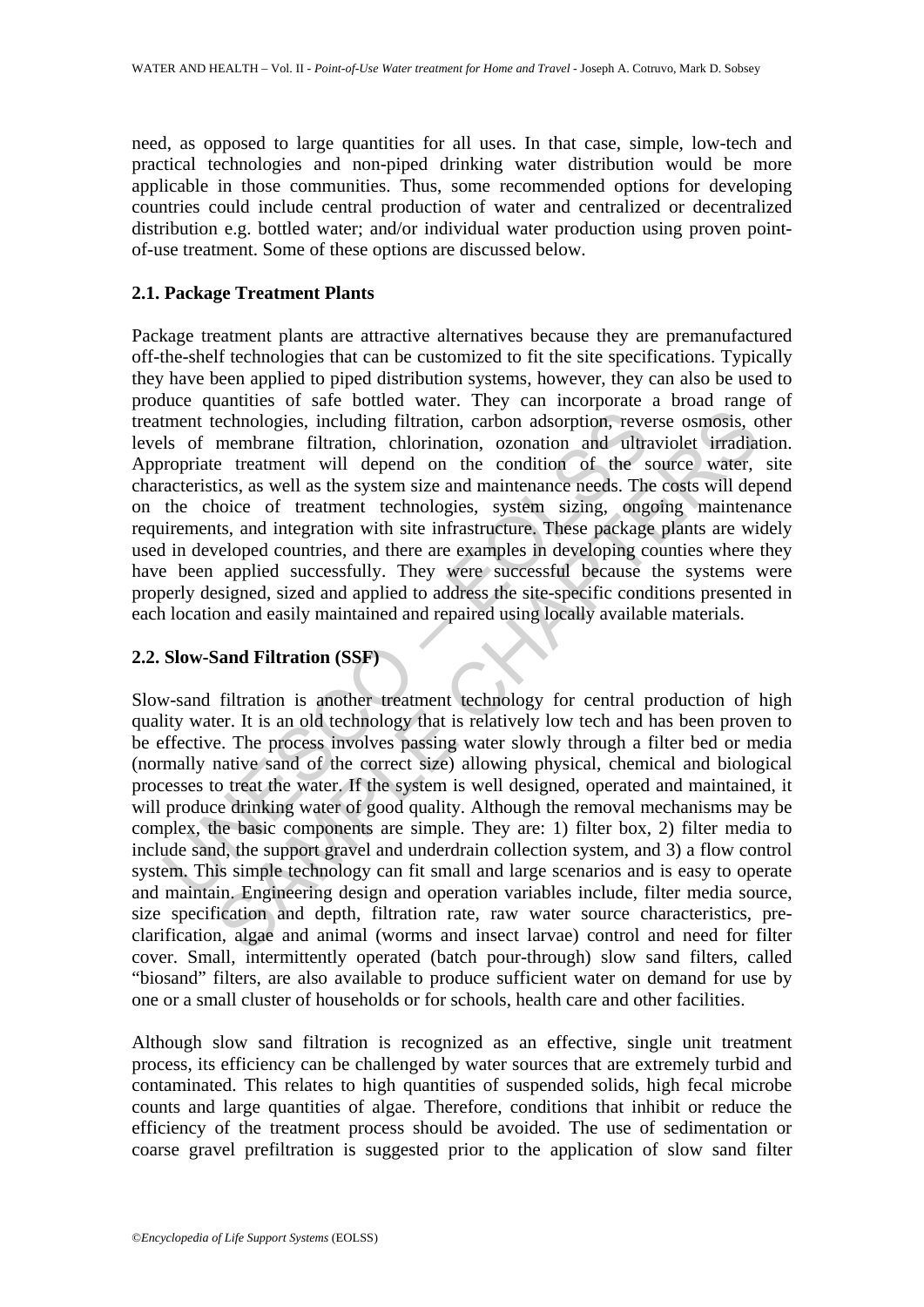technology for more contaminated water. For the most part, the SSF technology produces water low in turbidity, largely free of impurities and more importantly virtually free of bacteria, enteric viruses and protozoa. SSF treatment can be followed by disinfection for greater assurance of microbiological quality and effective control of post-treatment contamination during storage and distribution.

### **2.3. Roughing and Horizontal Flow Granular Media Filters**

Simple, low cost, low-maintenance, multi-stage roughing filters for household and community use have been described and characterized Typically, they are rectangular, multi-compartment basins constructed of concrete or other materials. They require modest skills for operation and maintenance, and therefore, are best suited for use by communities or at least multiple households. However, it is possible for these multicompartment tanks to be centrally fabricated and distributed at low cost for placement and final installation at their locations of use. Roughing filters usually consist of differently sized granular filter material decreasing successively in size in the direction of flow. Many are designed to use two different sizes of low cost, coarse granular media in two or three compartments or stages, and such media are generally locally available.

partment tanks to be centrally fabricated and distributed at low<br>final installation at their locations of use. Roughing filters<br>rently sized granular filter material decreasing successively in si<br>ow. Many are designed to u Internal tanks to be centrally fabricated and distributed at low cost for placeminstallation at their locations of use. Roughing filters usually consisted granular filter material decreasing successively in size in the dir Most of the solids in raw water are separated by the coarse filter medium near the filter inlet, with additional removal by the subsequent medium and fine granular media in subsequent compartments. In a typical design, water flows horizontally (or vertically in either an up-flow or down-flow mode) into an initial chamber containing fine gravel or coarse sand and then into another chamber or (two successive chambers) containing coarse or medium sand having smaller particle sizes than the initial chambers and from which it then discharges as product water. For highly turbid water containing settleable solids, a horizontal or vertical sedimentation basin to remove this coarse material prior to filtration precedes the filter. The filter has provision for backwashing the medium from a valved inlet (at the bottom of the filter medium chamber in the horizontal and down-low filter designs). Roughing filters are operated at relatively low hydraulic loads or flow rates. Regular backwashing is required to main flow rates and achieve efficient particulate removals, and therefore, some skill and knowledge is required to properly operate and maintain a roughing filter. Removal of fecal indicator bacteria by roughing filters has been reported to be 90-99%. Although not reported in the available literature, it is expected that compared to bacteria removals, virus removals would be lower and parasite removals would be similar or higher. Because microbial removal is only moderate, it is recommended that the filtered water be further treated by free chlorine or other chemical disinfection to further reduce pathogens and provide a protective disinfectant residual during distribution, storage and use.

Most roughing filters are too large for individual household use. They also require skillful operating conditions and maintenance procedures, such as backwashing or hydraulic scouring with large volumes of water. These operation and maintenance procedures are probably too complex for use at the individual household level. Therefore, these filters are best applied at the community level where they can be managed by trained personnel and serve the needs of multiple users or the whole community.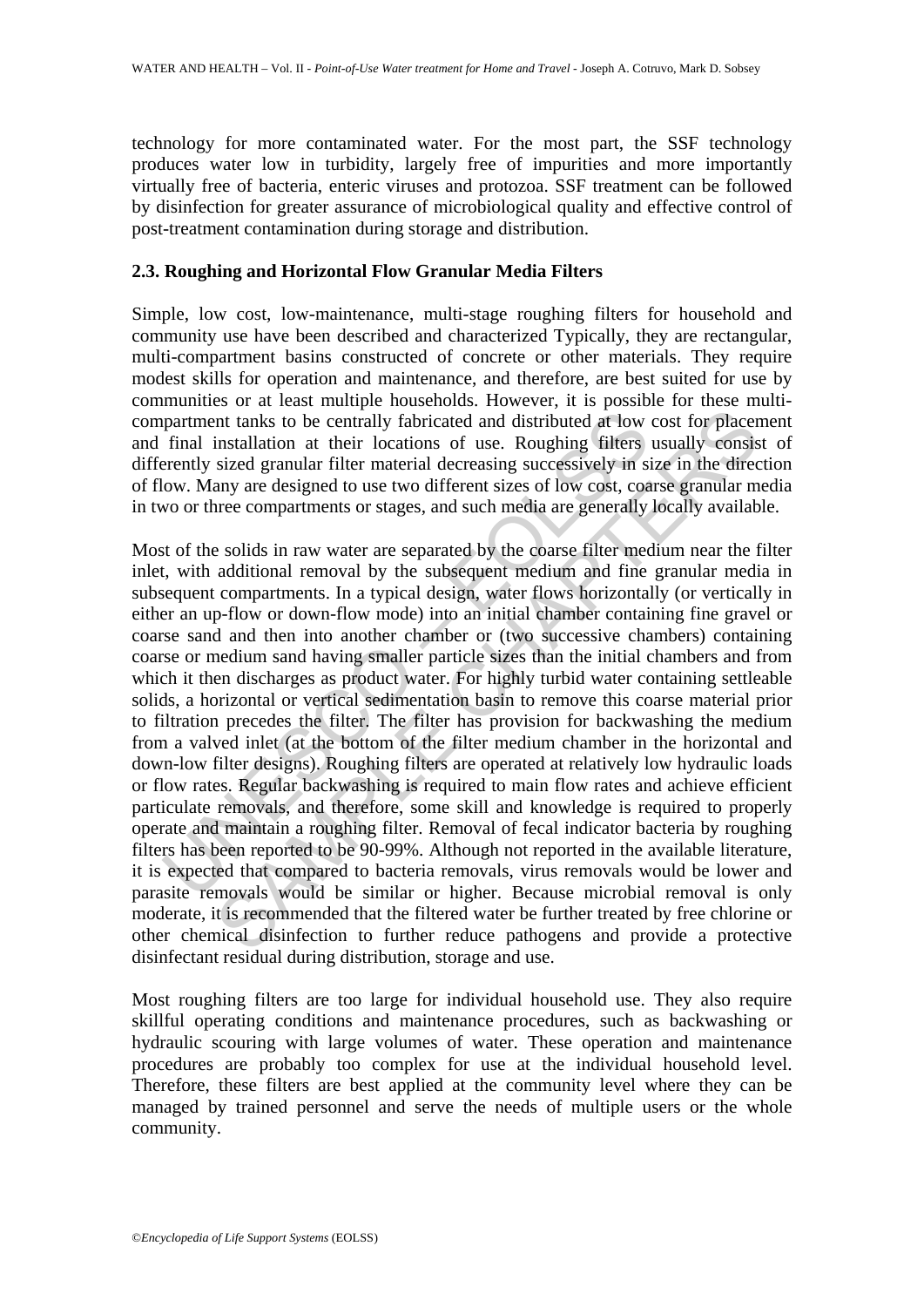## **3. Point-of-Use and Personal Water Treatment**

Water can be treated or re-treated in the home in small quantities to significantly improve its quality and safety. The simplest and most important effective treatments of microbiologically contaminated water are disinfection and filtration to remove or inactivate pathogenic microorganisms. Numerous simple treatment approaches and commercially available technologies are also available to treat drinking water for single person use as by a traveler and also in the home.

## **3.1. Microbiologically Safe Water for Travelers**

dents and travelers in areas with drinking water that is suspected<br>necertain safety. Many of these simple methods are also valid for<br>residents in regions with microbiologically unsafe or questional<br>ng emergency situations In a travelers in areas with drinking water that is suspected of being unsafely. Many of these simple methods are also valid for routine application in safety. Many of these simple methods are also valid for routine applic Numerous organizations including the World Health Organization and the U.S. Centers for Disease Control and Prevention have prepared guidance on safe drinking water for residents and travelers in areas with drinking water that is suspected of being unsafe or of uncertain safety. Many of these simple methods are also valid for routine application by residents in regions with microbiologically unsafe or questionable water, and also during emergency situations when normal water supplies have been compromised or people have become displaced or relocated.

# **3.1.1. Preventive Measures While Living or Traveling in Areas with Unsafe Drinking Water**

- Drink water that you have boiled, filtered and/or treated with chlorine or iodine and have stored in clean, protected containers; consume ice **only** if it is known to be of drinking water quality.
- **•** Drink bottled water or other commercial beverages (carbonated beverages, juices and pasteurized milk) provided in sealed tamper-proof containers and bottled/canned by known brands (preferably certified by responsible authorities). Hotel personnel or local hosts are often good sources of information about which local brands are safe.
- Hot beverages such as coffee and tea are often made with boiled or heated water and are therefore usually safe if kept hot and stored in clean containers. Other beverages should be made with safe water (as described later below).
- Always avoid consumption or use of unsafe water (even when brushing teeth) if you are unsure about water quality. Water that looks clear should not be assumed to be free of contaminants and safe.
- Avoid consumption of homemade or non-commercial unpasteurized juices.
- Consume ice only if it is known to be of drinking-water quality and not handled by bare hands.
- Avoid salads or other uncooked dishes that may have been washed or prepared with unsafe water.
- Peel fruit prior to consumption.

#### **3.1.2. Drinking Water Disinfection Techniques for Small Quantities**

**BOILING:** Bringing water to a visibly **ROLLING BOIL** is the most effective way to kill almost all disease causing pathogens even at high altitudes (e.g. less than about 6600 feet or 2 km). It need not be retained at boiling for any extended period of time.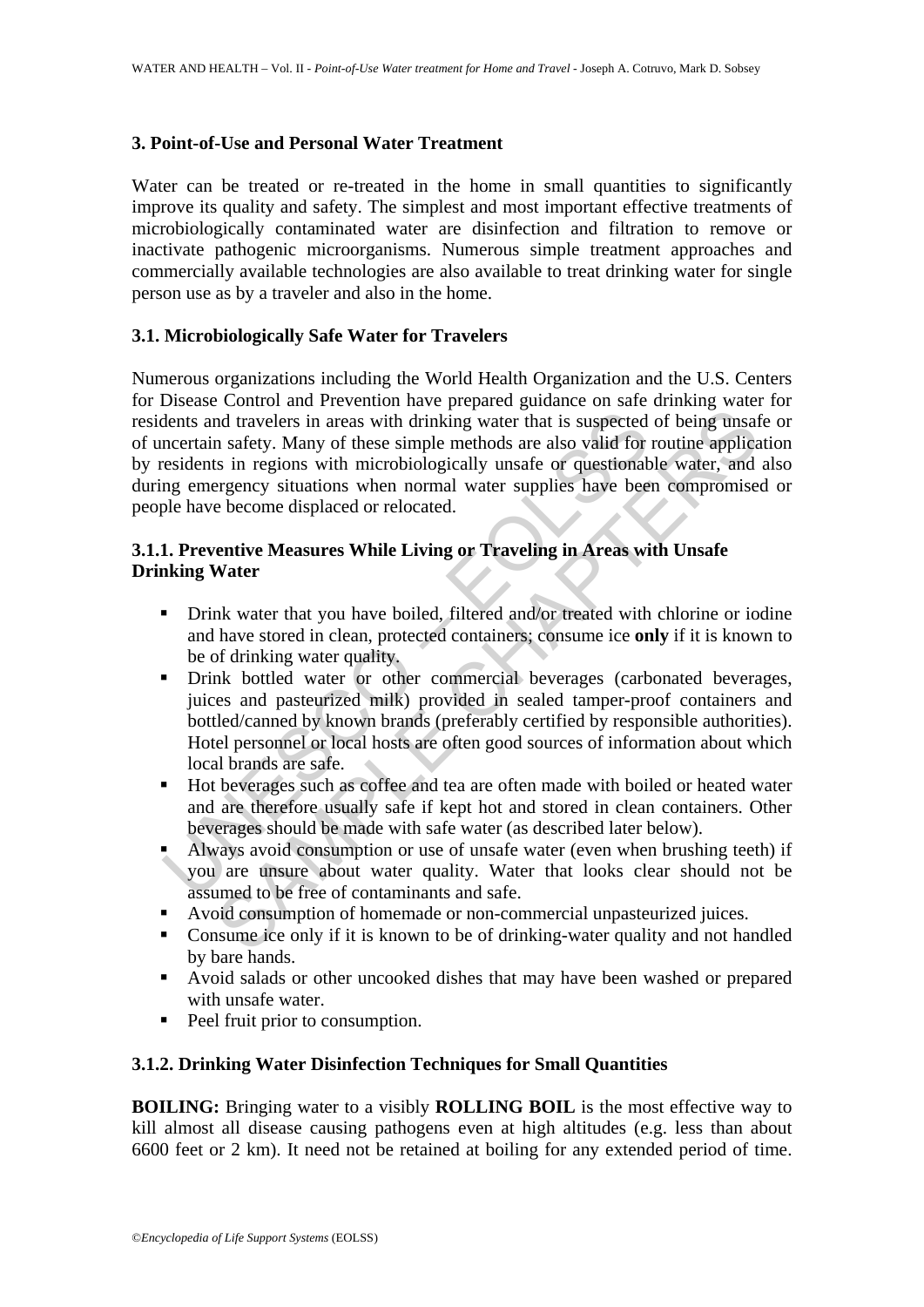Let the hot water cool down on its own without adding ice. If the water is clear, no other treatment is needed if the water has been boiled. Protecting the water from recontamination after boiling and during use is essential.

FILTRATION: If water is turbid (not clear, or with suspended solid matter), it should be clarified before disinfection; clarification includes filtration, settling and decanting. Portable treatment devices that have been tested and rated to remove protozoa and some bacteria are also available; ceramic filters and some carbon block filters are the most common types. The filter's pore size rating must be 1 micron (absolute) or less to ensure removal of *Cryptosporidium* oocysts; however such filters do not remove all bacteria or most viruses (These very fine filters must be pressurized and also may require a prefilter to remove larger particles to avoid clogging the final filter). A combination of technologies (filtration followed by chemical disinfection or boiling) is recommended since most filtering devices neither remove nor kill viruses.

e most filtering devices neither remove nor kill viruses.<br> **EMICAL DISINFECTION:** Chemical disinfection e.g. with<br>
trive for killing bacteria and viruses and some protozoa (but not<br>
disinfectant chemical. Some form of fre filtering devices neither remove nor kill viruses.<br> **AL DISINFECTION:** Chemical disinfection e.g. with free chlorin<br>
or killing bacteria and viruses and some protozoa (but not *Cryptosporical*<br>
probably not Cyclospora). T **CHEMICAL DISINFECTION:** Chemical disinfection e.g. with free chlorine is effective for killing bacteria and viruses and some protozoa (but not *Cryptosporidium* oocysts and probably not C*yclospora*). The water should be clear before application of the disinfectant chemical. Some form of free chlorine (e.g. bleach or sodium hypochlorite, calcium hypochlorite, dichloroisocyanuric acid), iodine and chlorine dioxide (acid activated at time of use from sodium chlorate or chlorite solution) are the chemicals most widely used for disinfection. Often, after chemical treatment, a granular carbon (charcoal) filter is used to improve taste, and in the case of iodine treatment to remove excess iodine. Note that silver is not very effective for eliminating disease causing microorganisms. Silver by itself is slow acting and principally used to prevent bacteria growth on filter media, but it is not able to disinfect (inactivate) all classes of pathogens in the water. Chlorine dioxide produced at point-of-use by adding acid to a chlorite or chlorate salt solution is recommended only for short-term use (e.g, by travelers, during outdoor recreation and in emergencies) due to the potentially high levels of chlorate or chlorite present in the treated water

**SOLAR DISINFECTION:** Solar exposure of sufficient intensity for a sufficient time can achieve disinfection or pasteurization of a small amount of water. The SODIS system consists of placing low turbidity water (< 30 NTU) into a clean clear plastic bottle of about 1-2 liters, aerating the water by vigorous shaking, exposure to full sunlight for about 5 hours, or longer if there is only part sunlight. The bottles can be glass, PET (preferred) or PVC beverage bottles, and heat buildup will increase if they are on a dark, opaque surface. The UV and heating achieve good inactivation of bacteria, viruses, and protozoa. Water temperatures can easily exceed 60 degrees C.

Completely black bottles or pots (e.g., metal cooking pots) will also achieve pasteurization if at sufficiently high temperature (>63 degrees C) for only tens of minutes. When using opaque containers, the use of simple solar reflectors that direct additional sunlight onto the container speed up the process and can further increase the temperature. These are the same principals and practices that are used in solar cooking. Temperatures of about 65 C for several tens of minutes achieve pasteurization that will inactivate nearly all enteric pathogens. To monitor temperature a thermometer, thermally sensitive tape or paint that changes color or a simple wax indicator device that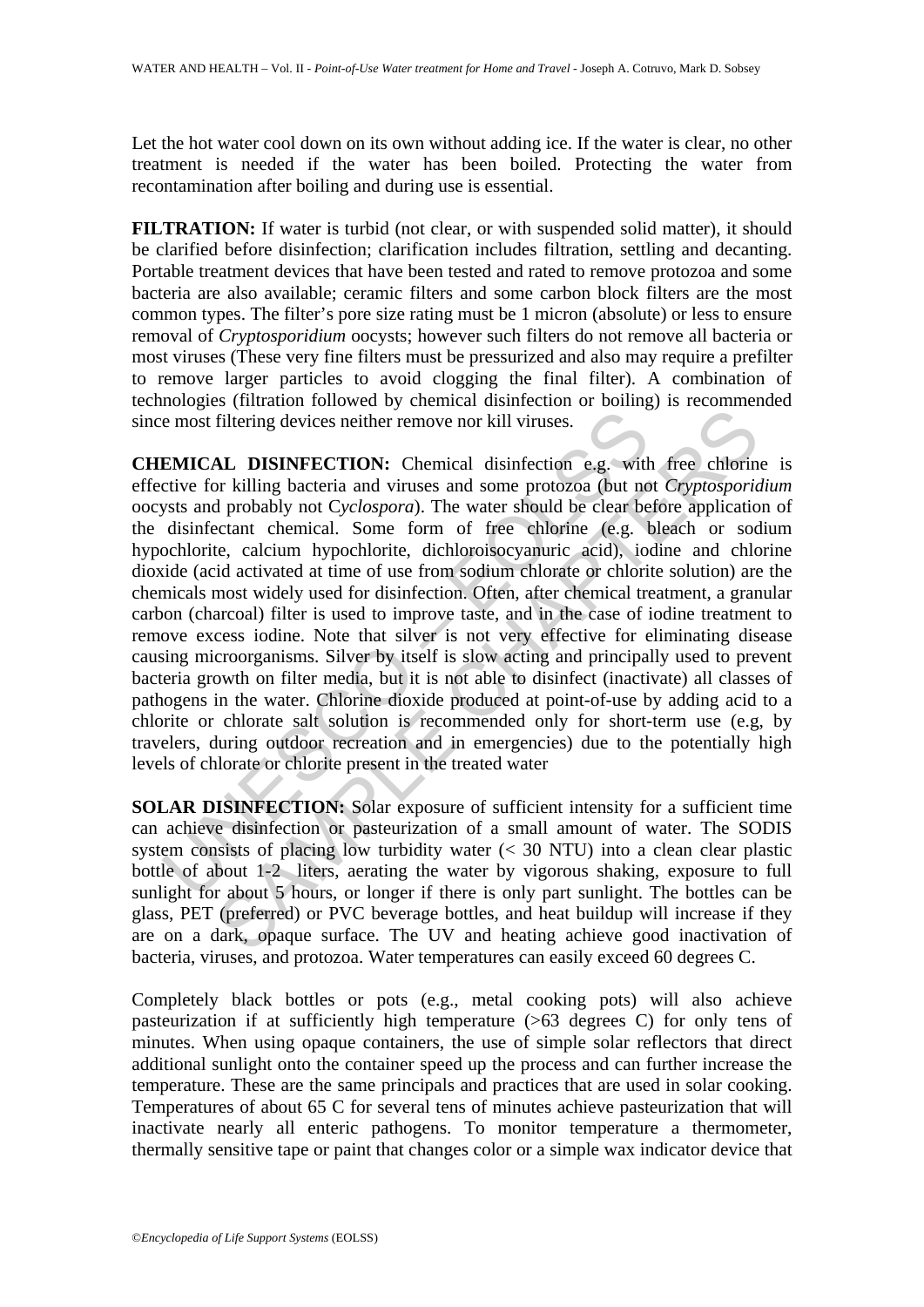melts at the desired target temperature can all be used to indicate and assure that the desired temperature is reached.

-

- -

# TO ACCESS ALL THE **21 PAGES** OF THIS CHAPTER, Vis[it: http://www.eolss.net/Eolss-sampleAllChapter.aspx](https://www.eolss.net/ebooklib/sc_cart.aspx?File=E2-20A-03-08)

#### **Bibliography**

Cotruvo J.A. and Cotruvo J.A. Jr (2003). Nontraditional Approaches for Providing Potable Water in Small Systems: Part 1. Journal American Water Works Association, 95:3, March 2003. [This describes the history of public water supply development and identifies unconventional options for future development]

Cotruvo J.A. (2003). Two-tier Systems: Nontraditional Compliance Strategies and Preliminary Cost Estimates for Small Water Systems: Part 2. Journal American Water Works Association, 95:4, April 2003. [This evaluates a variety of approaches for removing arsenic contamination in small systems and compares costs. It also examines the concept of community supplied bottled water and decentralized water treatment systems.]

avo J.A. and Cotruvo J.A. Jr (2003). Nontraditional Approaches for Provid II Systems: Part 1. Journal American Water Works Association, 95:3, March history of public water supply development and identifies unconvention lop and Cotruvo J.A. Jr (2003). Nontraditional Approaches for Providing Potable Wats: Part 1. Journal American Water Works Association, 95:3, Mareh 2003. [This desc<br/>of public water supply development and identifies unconv Cotruvo J.A. and Trevant C. (2000). Safe Drinking Water Production in Rural Areas: a Comparison between Developed and Less Developed Countries, pp. 93-103. Proceedings of the Symposium, *Drinking Water Hygiene, a Global Problem*, Vol. 108 (ed. A. Grohmann), Verein fur Wasser-, Boden- und Lufthygiene e.V., Postfach 02 46 34, 10128 Berlin, Germany.[This paper discusses the concept of providing safe drinking water in a decentralized mode in developing countries].

Craun G.F. and Goodrich J.A. (1999), Selecting Residential or Personal Water Treatment Systems, pp. 297-308. *Providing safe Drinking Water in Small Systems* (eds. J.A.Cotruvo, G.F. Craun, N. Hearne), Lewis Publishers, CRC Press, Boca Raton, Florida, USA. [This paper provides information to consumers on important elements to consider when deciding to treat their own drinking water].

Expert Committee Meeting on Health Effects of Calcium and Magnesium in Drinking-water. WHO/SDE/WSH/06.06. www.who.int/water\_sanitation\_health. [This is a 2006 follow up report of the *Nutrients in Drinking Water* report cited below.]

Galvis, G, J. Latorre and J.T. Visscher (2000). Multi-stage Filtration: an Innovative Water Treatment Technology, Technical Paper No. 34, 165 pages. International Water and Sanitation Centre, Canada.

*Guidelines for Drinking-water Quality,* 3rd edition, 2004. World Health Organization. www.who.int/water\_sanitation\_health [These are the comprehensive guidelines for microbial, chemical and technological aspects of providing safe drinking water that are part of a continuing WHO series that is updated periodically.]

Harrison J.F. and McGowan W. (2000). *Glossary of Terms*, 4<sup>th</sup> edition, 244 pp. plus Appendices, Water Quality Association, Lisle, Illinois, USA 60532-1088. [This provides a detailed listing of water treatment and water quality terms and definitions and chemical terms].

Heiss C. and Landman C. (1999), Package water treatment Plants in China, Ecuador and Mexico, pp. 331- 340. *Proving Safe Drinking water in Small Systems* (eds. J.A. Cotruvo, G.F. Craun, N. Hearne), Lewis publishers, CRC Press, Boca Raton, Florida, USA. [This paper provides several case studies of installation and operation of package water treatment systems in developing country environments].

*Home Water Treatment Devices*, NSF International, Ann Arbor, MI, USA 48113-0140. (www.nsf.org) [This provides a discussion of the types of water treatment devices and associated ANSI/NSF Standards and extensive listings of specific commercial devices that have been tested and certified by NSF